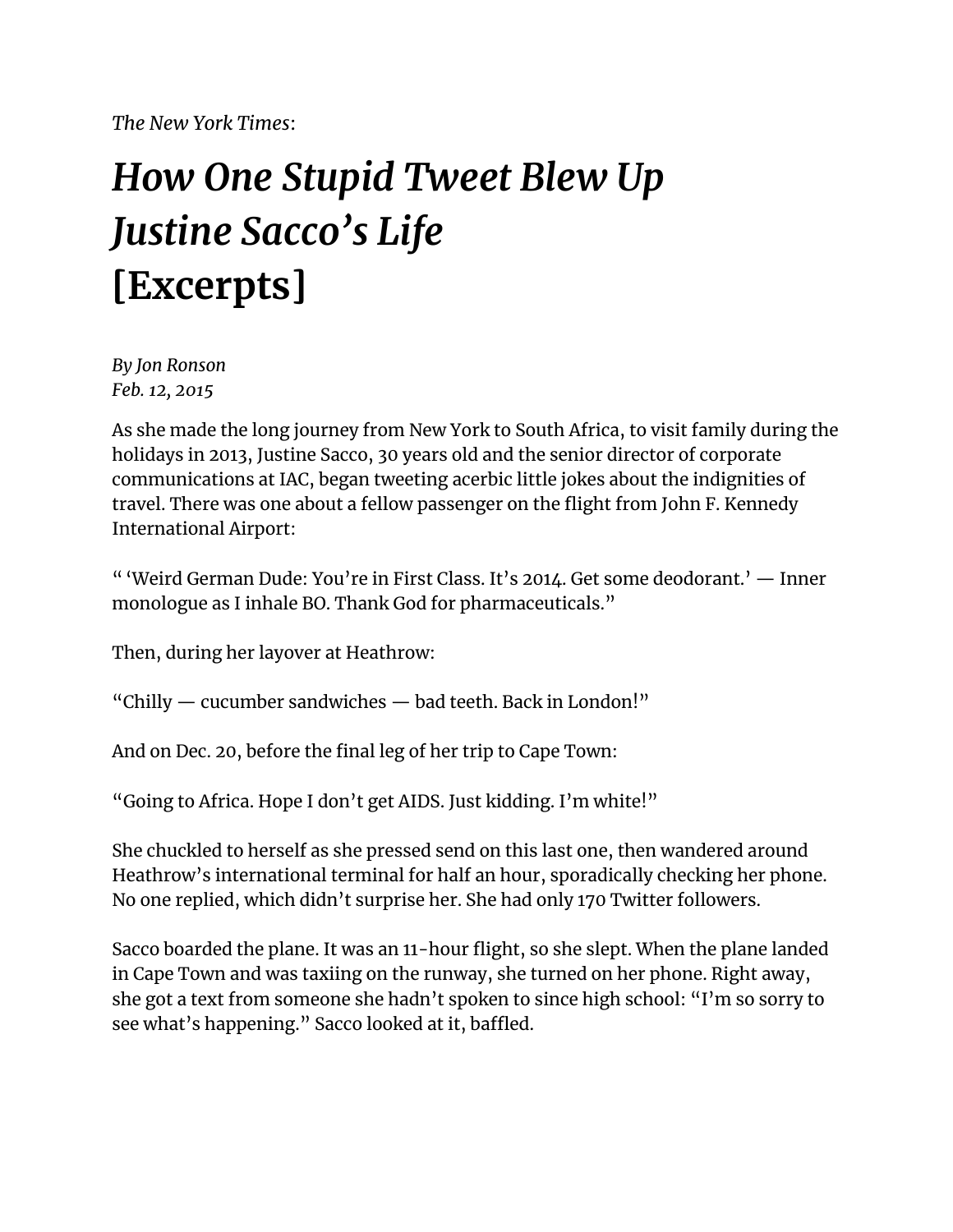Then another text: "You need to call me immediately." It was from her best friend, Hannah. Then her phone exploded with more texts and alerts. And then it rang. It was Hannah. "You're the No. 1 worldwide trend on Twitter right now," she said.

Sacco's Twitter feed had become a horror show. "In light of @Justine-Sacco disgusting racist tweet, I'm donating to @care today" and "How did @JustineSacco get a PR job?! Her level of racist ignorance belongs on Fox News. #AIDS can affect anyone!" and "I'm an IAC employee and I don't want @JustineSacco doing any communications on our behalf ever again. Ever." And then one from her employer, IAC, the corporate owner of The Daily Beast, OKCupid and Vimeo: "This is an outrageous, offensive comment. Employee in question currently unreachable on an intl flight." The anger soon turned to excitement: "All I want for Christmas is to see @JustineSacco's face when her plane lands and she checks her inbox/voicemail" and "Oh man, @JustineSacco is going to have the most painful phone-turning-on moment ever when her plane lands" and "We are about to watch this @JustineSacco bitch get fired. In REAL time. Before she even KNOWS she's getting fired."

The furor over Sacco's tweet had become not just an ideological crusade against her perceived bigotry but also a form of idle entertainment. Her complete ignorance of her predicament for those 11 hours lent the episode both dramatic irony and a pleasing narrative arc. As Sacco's flight traversed the length of Africa, a hashtag began to trend worldwide: #HasJustineLandedYet. "Seriously. I just want to go home to go to bed, but everyone at the bar is SO into #HasJustineLandedYet. Can't look away. Can't leave" and "Right, is there no one in Cape Town going to the airport to tweet her arrival? Come on, Twitter! I'd like pictures #HasJustineLandedYet."

A Twitter user did indeed go to the airport to tweet her arrival. He took her photograph and posted it online. "Yup," he wrote, "@JustineSacco HAS in fact landed at Cape Town International. She's decided to wear sunnies as a disguise."

By the time Sacco had touched down, tens of thousands of angry tweets had been sent in response to her joke. Hannah, meanwhile, frantically deleted her friend's tweet and her account — Sacco didn't want to look — but it was far too late. "Sorry @JustineSacco," wrote one Twitter user, "your tweet lives on forever."

…

Eventually I started to wonder about the recipients of our shamings, the real humans who were the virtual targets of these campaigns. So for the past two years, I've been interviewing individuals like Justine Sacco: everyday people pilloried brutally, most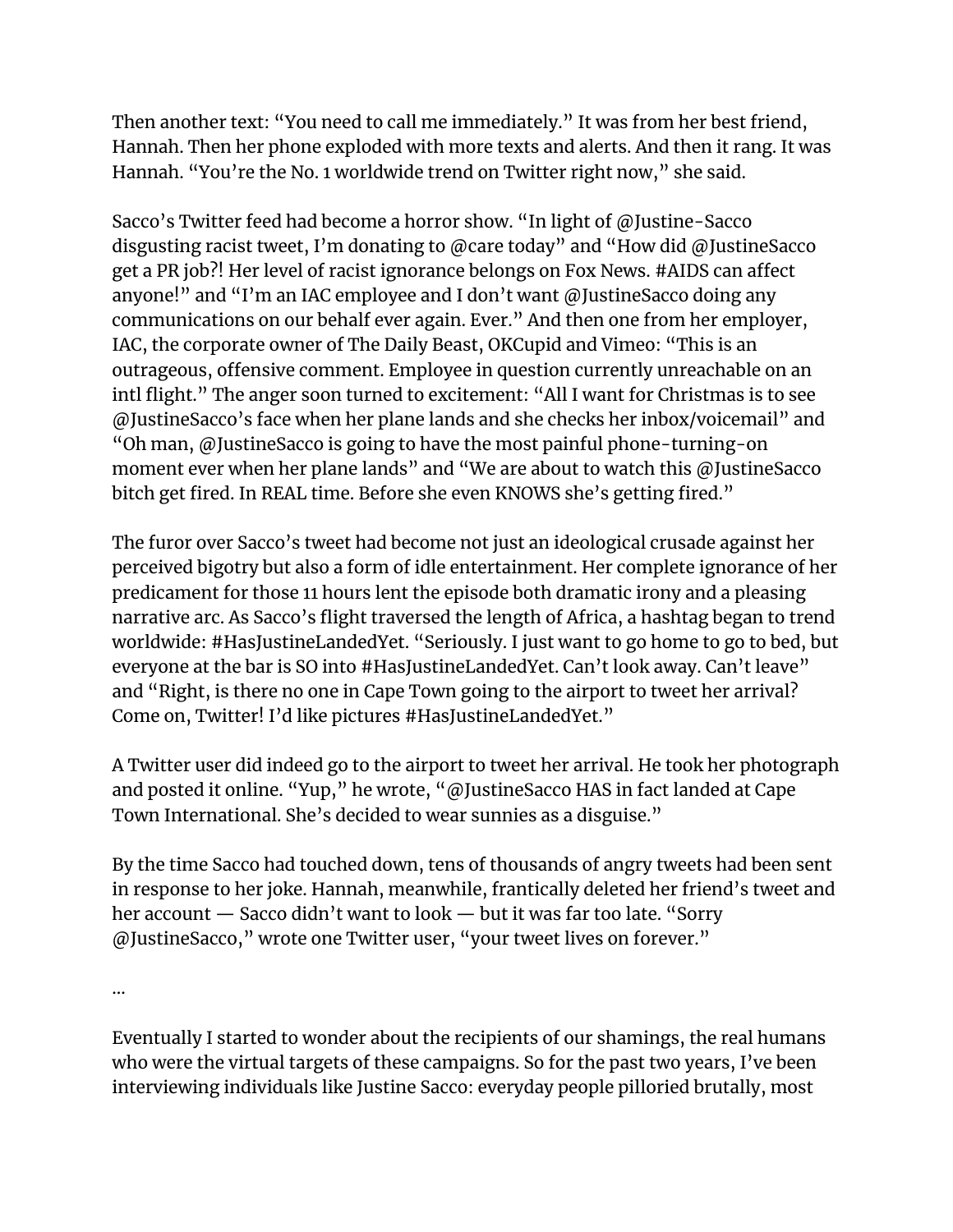often for posting some poorly considered joke on social media. Whenever possible, I have met them in person, to truly grasp the emotional toll at the other end of our screens. The people I met were mostly unemployed, fired for their transgressions, and they seemed broken somehow — deeply confused and traumatized.

One person I met was Lindsey Stone, a 32-year-old Massachusetts woman who posed for a photograph while mocking a sign at Arlington National Cemetery's Tomb of the Unknowns. Stone had stood next to the sign, which asks for "Silence and Respect," pretending to scream and flip the bird. She and her co-worker Jamie, who posted the picture on Facebook, had a running joke about disobeying signs — smoking in front of No Smoking signs, for example — and documenting it. But shorn of this context, her picture appeared to be a joke not about a sign but about the war dead. Worse, Jamie didn't realize that her mobile uploads were visible to the public.

Four weeks later, Stone and Jamie were out celebrating Jamie's birthday when their phones started vibrating repeatedly. Someone had found the photo and brought it to the attention of hordes of online strangers. Soon there was a wildly popular "Fire Lindsey Stone" Facebook page. The next morning, there were news cameras outside her home; when she showed up to her job, at a program for developmentally disabled adults, she was told to hand over her keys. ("After they fire her, maybe she needs to sign up as a client," read one of the thousands of Facebook messages denouncing her. "Woman needs help.") She barely left home for the year that followed, racked by PTSD, depression and insomnia. "I didn't want to be seen by anyone," she told me last March at her home in Plymouth, Mass. "I didn't want people looking at me."

Instead, Stone spent her days online, watching others just like her get turned upon. In particular she felt for "that girl at Halloween who dressed as a Boston Marathon victim. I felt so terrible for her." She meant Alicia Ann Lynch, 22, who posted a photo of herself in her Halloween costume on Twitter. Lynch wore a running outfit and had smeared her face, arms and legs with fake blood. After an actual victim of the Boston Marathon bombing tweeted at her, "You should be ashamed, my mother lost both her legs and I almost died," people unearthed Lynch's personal information and sent her and her friends threatening messages. Lynch was reportedly let go from her job as well.

…

Late one afternoon last year, I met Justine Sacco in New York, at a restaurant in Chelsea called Cookshop. Dressed in rather chic business attire, Sacco ordered a glass of white wine. Just three weeks had passed since her trip to Africa, and she was still a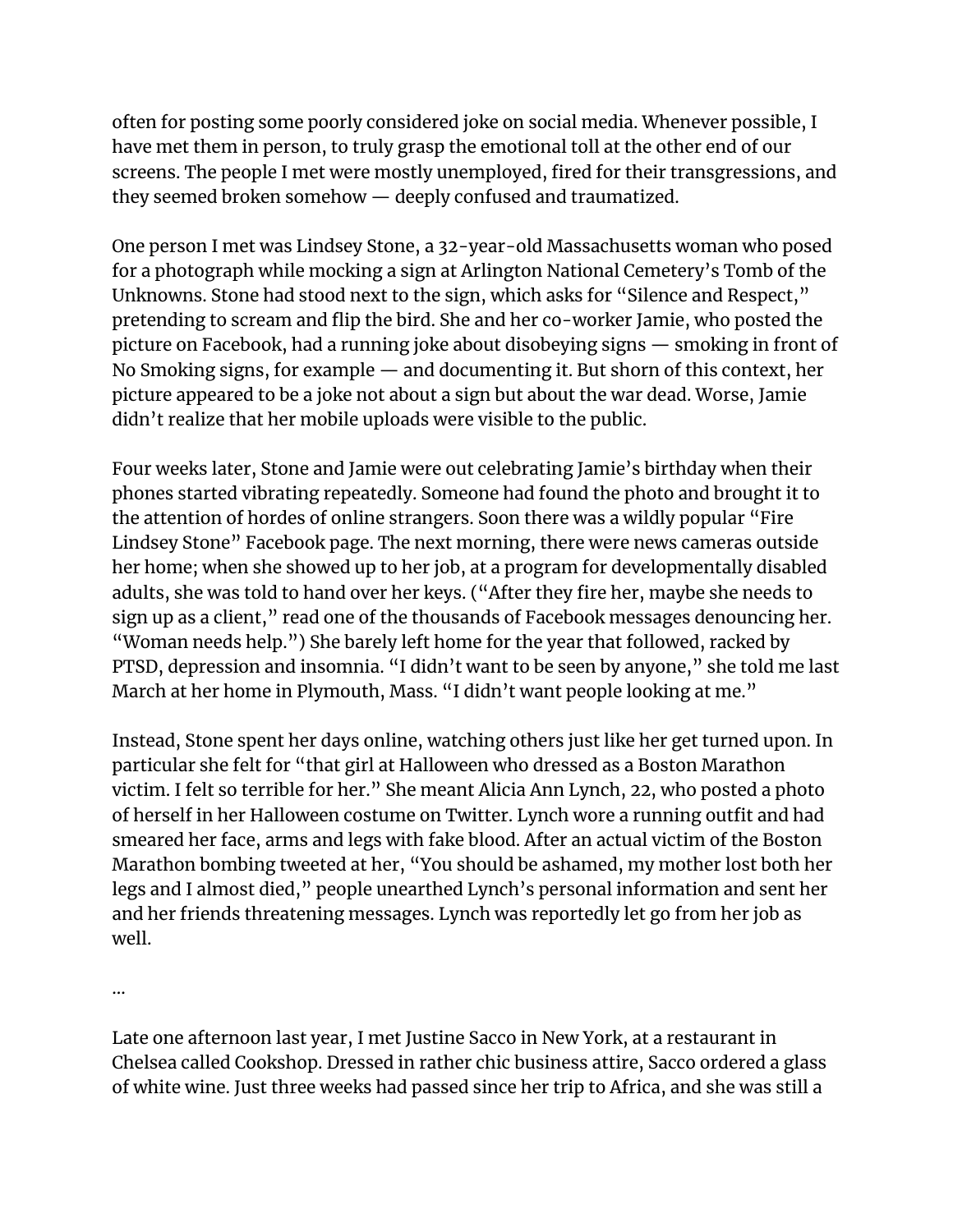person of interest to the media. Websites had already ransacked her Twitter feed for more horrors. … A New York Post photographer had been following her to the gym.

"Only an insane person would think that white people don't get AIDS," she told me. It was about the first thing she said to me when we sat down.

Sacco had been three hours or so into her flight when retweets of her joke began to overwhelm my Twitter feed. I could understand why some people found it offensive. Read literally, she said that white people don't get AIDS, but it seems doubtful many interpreted it that way. More likely it was her apparently gleeful flaunting of her privilege that angered people. But after thinking about her tweet for a few seconds more, I began to suspect that it wasn't racist but a reflexive critique of white privilege — on our tendency to naïvely imagine ourselves immune from life's horrors. Sacco, like Stone, had been yanked violently out of the context of her small social circle. Right?

"To me it was so insane of a comment for anyone to make," she said. "I thought there was no way that anyone could possibly think it was literal." (She would later write me an email to elaborate on this point. "Unfortunately, I am not a character on 'South Park' or a comedian, so I had no business commenting on the epidemic in such a politically incorrect manner on a public platform," she wrote. "To put it simply, I wasn't trying to raise awareness of AIDS or piss off the world or ruin my life. Living in America puts us in a bit of a bubble when it comes to what is going on in the third world. I was making fun of that bubble.")

I would be the only person she spoke to on the record about what happened to her, she said. It was just too harrowing  $-$  and "as a publicist," inadvisable  $-$  but she felt it was necessary, to show how "crazy" her situation was, how her punishment simply didn't fit the crime.

"I cried out my body weight in the first 24 hours," she told me. "It was incredibly traumatic. You don't sleep. You wake up in the middle of the night forgetting where you are." She released an apology statement and cut short her vacation. Workers were threatening to strike at the hotels she had booked if she showed up. She was told no one could guarantee her safety.

Her extended family in South Africa were African National Congress supporters — the party of Nelson Mandela. They were longtime activists for racial equality. When Justine arrived at the family home from the airport, one of the first things her aunt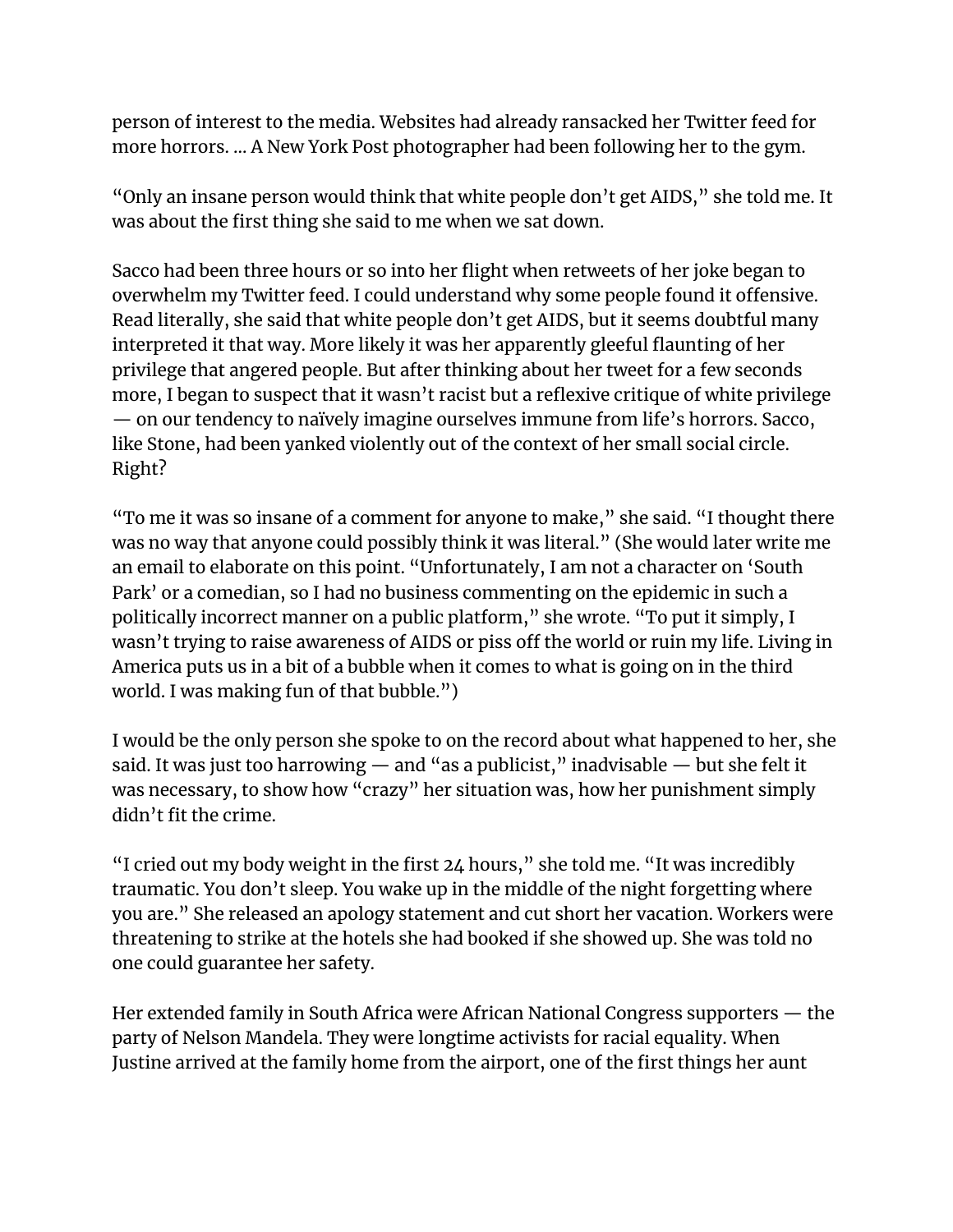said to her was: "This is not what our family stands for. And now, by association, you've almost tarnished the family."

…

She glanced at her watch. It was nearly 6 p.m. The reason she wanted to meet me at this restaurant, and that she was wearing her work clothes, was that it was only a few blocks away from her office. At 6, she was due in there to clean out her desk.

"All of a sudden you don't know what you're supposed to do," she said. "If I don't start making steps to reclaim my identity and remind myself of who I am on a daily basis, then I might lose myself."

…

We agreed to meet again, but not for several months. She was determined to prove that she could turn her life around. "I can't just sit at home and watch movies every day and cry and feel sorry for myself," she said. "I'm going to come back."

After she left, Sacco later told me, she got only as far as the lobby of her office building before she broke down crying.

…

It's possible that Sacco's fate would have been different had an anonymous tip not led a writer named Sam Biddle to the offending tweet. Biddle was then the editor of Valleywag, Gawker Media's tech-industry blog. He retweeted it to his 15,000 followers and eventually posted it on Valleywag, accompanied by the headline, "And Now, a Funny Holiday Joke From IAC's P.R. Boss."

In January 2014, I received an email from Biddle, explaining his reasoning. "The fact that she was a P.R. chief made it delicious," he wrote. "It's satisfying to be able to say, 'O.K., let's make a racist tweet by a senior IAC employee count this time.' And it did. I'd do it again." Biddle said he was surprised to see how quickly her life was upended, however. "I never wake up and hope I [get someone fired] that day — and certainly never hope to ruin anyone's life." Still, he ended his email by saying that he had a feeling she'd be "fine eventually, if not already."

He added: "Everyone's attention span is so short. They'll be mad about something new today."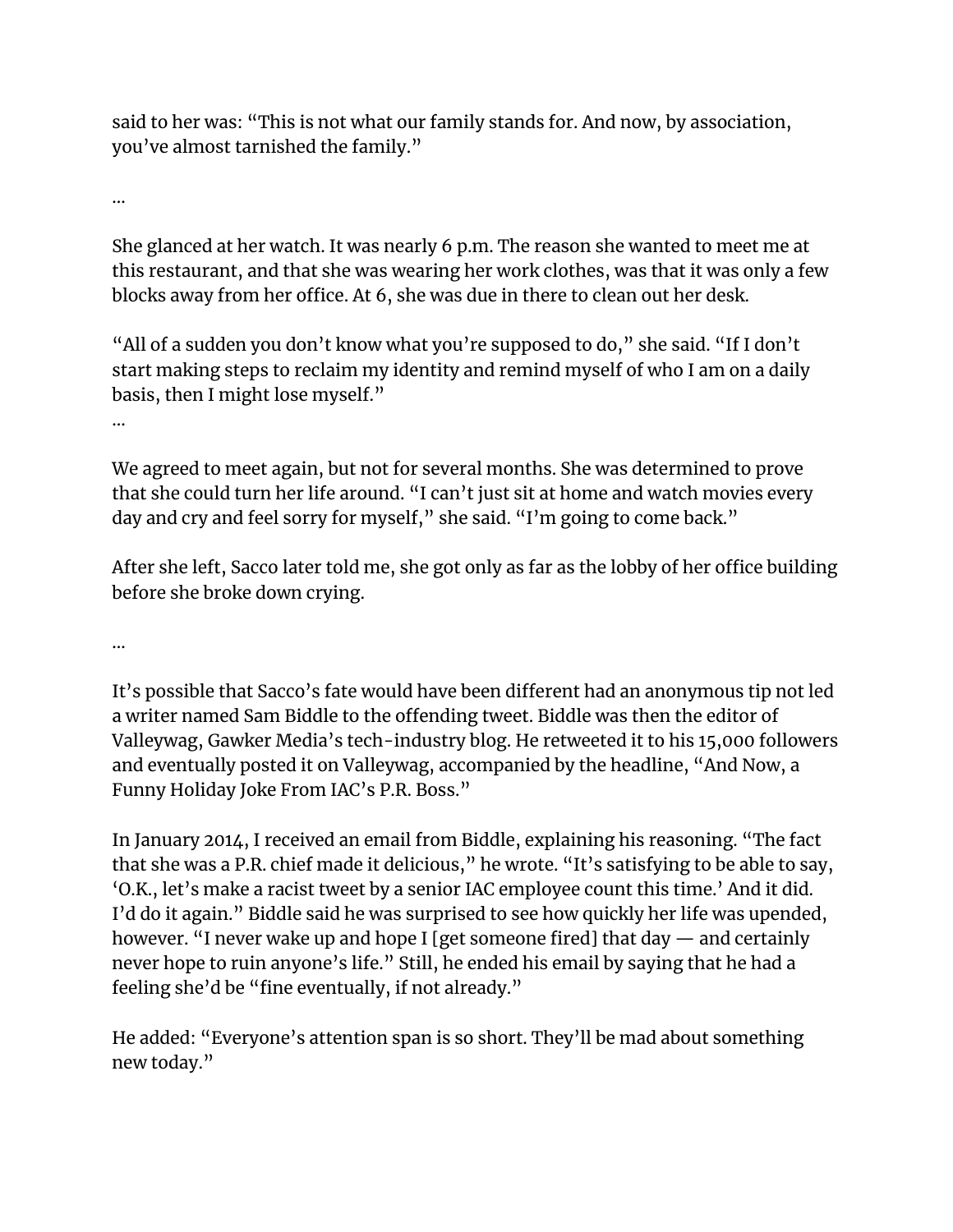Four months after we first met, Justine Sacco made good on her promise. We met for lunch at a French bistro downtown. I told her what Biddle had said — about how she was probably fine now. I was sure he wasn't being deliberately glib, but like everyone who participates in mass online destruction, uninterested in learning that it comes with a cost.

"Well, I'm not fine yet," Sacco said to me. "I had a great career, and I loved my job, and it was taken away from me, and there was a lot of glory in that. Everybody else was very happy about that."

Sacco pushed her food around on her plate, and let me in on one of the hidden costs of her experience. "I'm single; so it's not like I can date, because we Google everyone we might date," she said. "That's been taken away from me too." She was down, but I did notice one positive change in her. When I first met her, she talked about the shame she had brought on her family. But she no longer felt that way. Instead, she said, she just felt personally humiliated.

Biddle was almost right about one thing: Sacco did get a job offer right away. But it was an odd one, from the owner of a Florida yachting company. "He said: 'I saw what happened to you. I'm fully on your side,'" she told me. Sacco knew nothing about yachts, and she questioned his motives. ("Was he a crazy person who thinks white people can't get AIDS?") Eventually she turned him down.

After that, she left New York, going as far away as she could, to Addis Ababa, Ethiopia. She flew there alone and got a volunteer job doing P.R. for an NGO working to reduce maternal-mortality rates. "It was fantastic," she said. She was on her own, and she was working. If she was going to be made to suffer for a joke, she figured she should get something out of it. "I never would have lived in Addis Ababa for a month otherwise," she told me. She was struck by how different life was there. Rural areas had only intermittent power and no running water or Internet. Even the capital, she said, had few street names or house addresses.

Addis Ababa was great for a month, but she knew going in that she would not be there long. She was a New York City person. Sacco is nervy and sassy and sort of debonair. And so she returned to work at Hot or Not, which had been a popular site for rating strangers' looks on the pre-social Internet and was reinventing itself as a dating app.

But despite her near invisibility on social media, she was still ridiculed and demonized across the Internet. Biddle wrote a Valleywag post after she returned to the work force: "Sacco, who apparently spent the last month hiding in Ethiopia after infuriating our